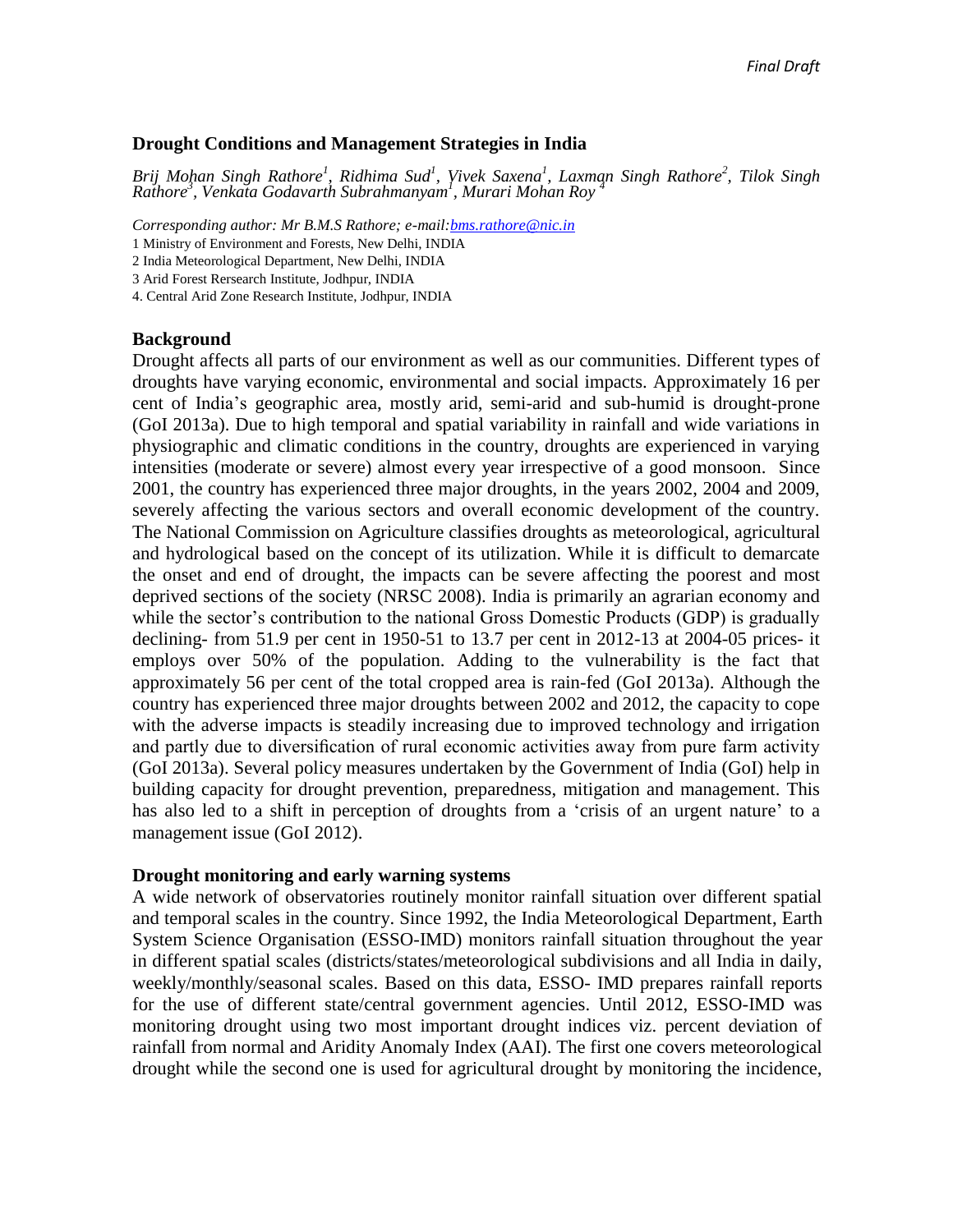spread, intensification, and recession of drought. Since 2013, ESSO-IMD started using Standardized Precipitation Index (SPI) to monitor drought in the districts of India on a monthly scale. This is in accordance with the guidelines issued by the World Meteorological Organization which recommends SPI as the most useful drought monitoring index because of its versatility in covering all three forms of drought viz. meteorological, agricultural and hydrological. Besides, the standard monthly and cumulative SPI, four weekly district SPI maps are computed and prepared every week to monitor progress, starting or ending of agricultural drought. In addition to the SPI and AAI, the Normalized Difference Vegetation Index (NDVI) is also used in drought monitoring.The Central Water Commission, National Centre for Medium Range Weather Forecasting, National Remote Sensing Centre and National Rainfed Area Authority are other key agencies that provide early warning.

The Drought Research Unit was established in 1967 by the ESSO-IMD to conduct studies on various aspects of droughts in India. The ESSO-IMD in collaboration with ICAR has set up 130 Agro-Meteorological Field Units (AMFUs) and provide medium range weather forecast based agro-advisories at district level (GoI 2010). The Crop Weather Watch Group at the Central level, collects data from monitoring mechanisms of rainfall, water resources, crop growth etc. and assesses the status of these parameters on a weekly basis.

In order to overcome the limitations of drought monitoring, the National Agricultural Drought Assessment and Monitoring System (NADAMS) project provides near real-time information on prevalence, severity level and persistence of agricultural drought at state/district/sub-district level. The project currently covers 13 states of India which are predominantly agriculture based and prone to drought situation. The drought atlas for India is being developed by the National Atlas and Thematic Mapping Organisation (NATMO) which when integrated with the planning process would help identify and prioritize specific areas in risk management.

### **Vulnerability Assessment**

Vulnerability assessment considers the potential impact of loss caused by a disaster as well as the vulnerability of the drought area. As far as India is concerned, it is vulnerable, in varying degrees, to a large number of disasters including drought. Droughts adversely impacts livelihood and economies of a large section of population in the rain-fed, arid and semi-arid regions.According to the National Remote Sensing Centre (2008), about two thirds of the geographic area of India receives low rainfall (less than 1000 mm), which is also characterized by uneven and erratic distributions. Out of net sown area of 140 million hectares, about 68% is reported to be vulnerable to drought conditions and about 50% of such vulnerable area is classified as 'severe', where frequency of drought is almost regular. Agriculture is the immediate victim of drought disaster – impacting crop area, crop production and farm employment. According to Murthy et al. (2010) the 1987 drought in India damaged 58.6 million hectares of cropped area affecting over 285 million people. The 2002 drought reduced the sown area to 112 million hectares from 124 million hectares and the food grain production to 174 million tons from 212 million tons, thus leading to a 3.2 per cent decline in agricultural GDP (Murthy et al. 2010).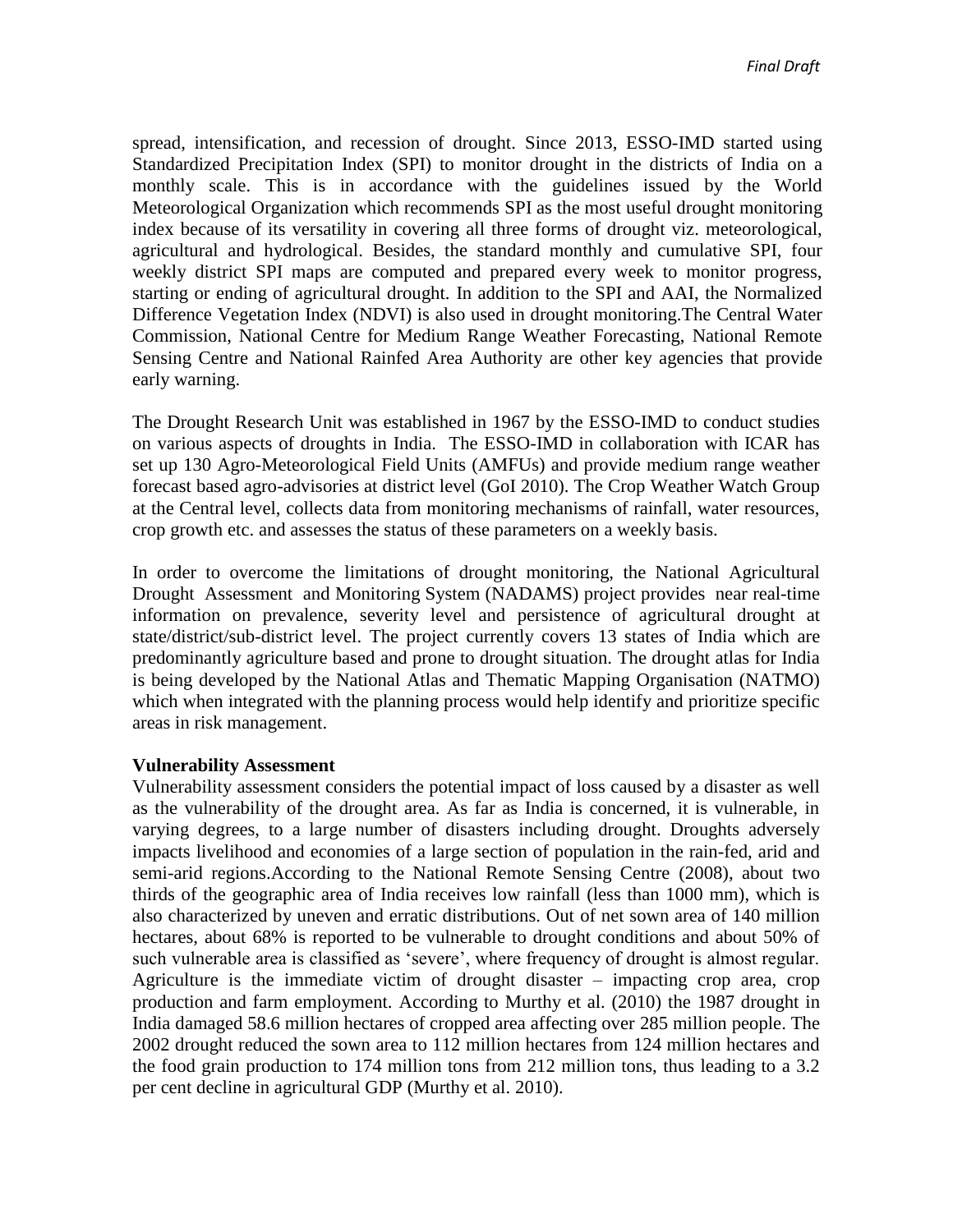Since only 45.0 per cent (2009-10) of the total cropped area is under irrigation, any shortfall in rainfall adversely impacts crop production (GoI 2013a). The dependency of the agricultural sector on the Indian summer monsoons, as shown in Figure 1, is evident from the fact that despite a record production of food-grains at 259.32 million tonnes in 2011-12, the delayed onset and deficient first half of South-West monsoon in 2012 had adverse impact on Kharif crop area coverage and yields (GoI 2013b).



Source: GoI 2013a

### Figure 1: Trends in Rainfall Deficiency and Agricultural Production

Agricultural losses impact the income and purchasing power of farmers converting small and medium farmers into agricultural labourers resulting in an increase in unemployment. Consequently, farmers and farm workers tend to migrate to urban areas in search of employment opportunities. The 2002 drought, one of the severest in India, affected 56 per cent of its geographical area, the livelihoods of 300 million people and 150 million cattle in 18 states. The GoI had to provide relief amounting to about US\$ 4500 million (Das et al 2007). Shortage of drinking water supplies and food insecurity are the other consequences that emerge. Fodder deficit drives away the animals to distress sales. Thus, while climate is the initial causative factor for drought, its implications are governed by the human interactions with the situation.

For demarcating drought prone districts, a combination of variables including climatic, area under irrigation and source of irrigation are used. Developing vulnerability profiles for regions and communities help provide critical information about the effected entity, the nature of risk and the reasons for such risk (GoI 2010). In the context of increasing climate variability and climate change, there is growing recognition of a need for effective and efficient drought warning systems that rely on accurate and timely assessments of soil crop, micro-climate (because of slow onset nature of drought) and its linkage with livelihoods support programme to trigger mitigation and emergency response programs at grassroots level (Bandyopadhyay 2009).

### **Emergency relief and drought response**

While early warning indicators for drought have a considerably degree of ambiguity associated, as they may or may not culminate in a full-blown drought, the government has in place the requisite and institutional and policy framework to address the challenge.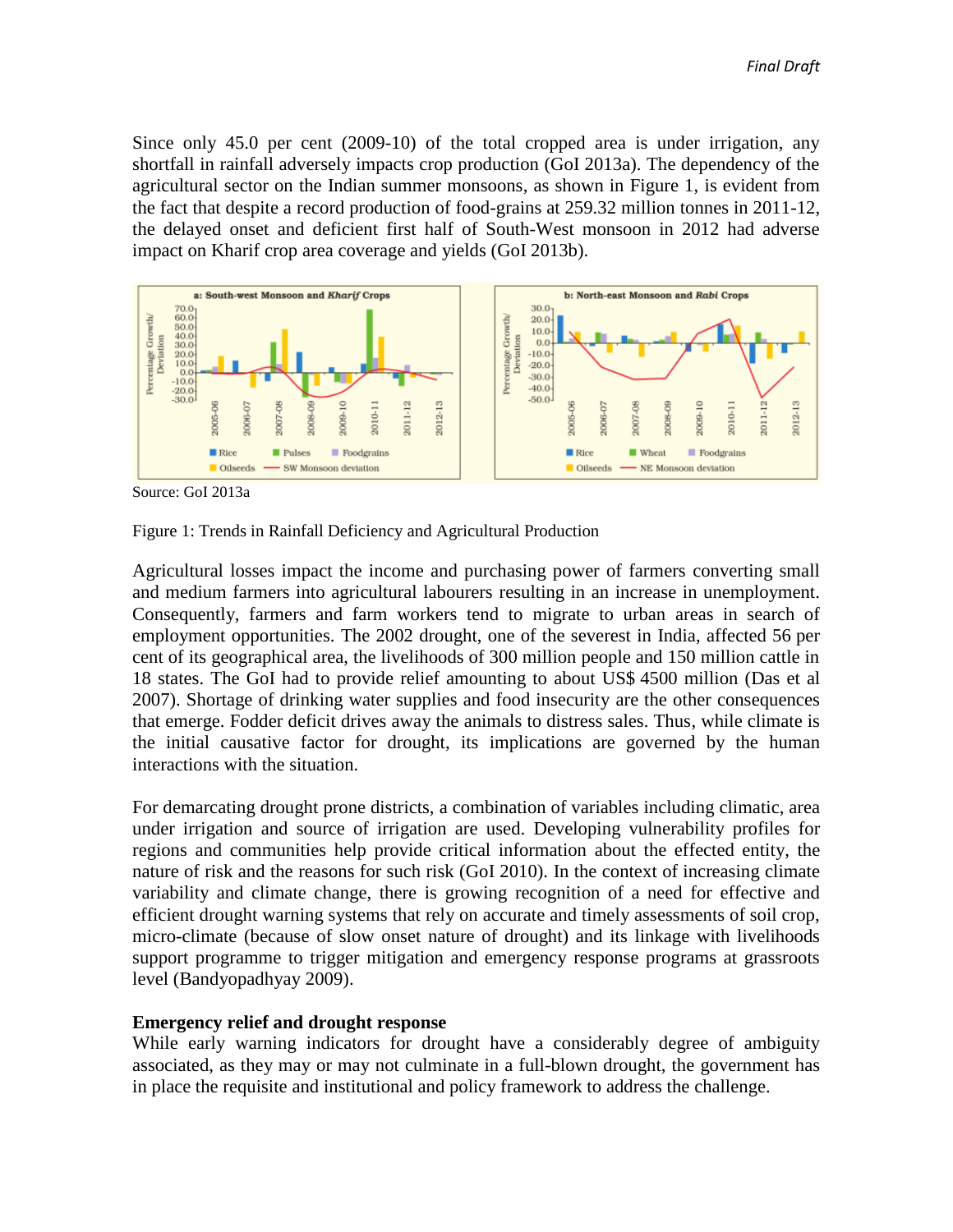# *Legal and Institutional Framework*

While the central government plays the role of a facilitator, the primary responsibility of managing drought (or any other natural calamity) is that of the respective State government. With the enactment of the Disaster Management Act in 2005, the National Disaster Management Authority (NDMA) was set up as the apex body for Disaster Management in India, with the Prime Minister as its Chairman. Further, Disaster Management Authorities at the State and District Levels are headed by the Chief Ministers and Collectors/*Zilla Parishad* Chairmen respectively.

There is growing awareness about the benefits of an integrated approach to disaster risk management because of its greater economic efficiency (Kull et al 2013). For effective drought management, India has in place an institutional mechanism that ensures coordinated action across ministries. The Ministry of Home Affairs is a nodal authority for natural disaster management. The other coordinating agencies are ministry (s) of Agriculture, Rural Development, Drinking Water Supplies, Water Resources, Health, Science and Technology, Department of Space, Indian Meteorological Department, Relief Commission of state governments and non-governmental organizations(Gupta et al. 2011).The Department of Agriculture & Cooperation is mandated to coordinate relief measures necessitated by drought. The National Disaster Management Cell, at the Ministry of Agriculture monitors the drought situation in different states and the resources availability.

District-wise contingency plans are prepared by Central Research Institute for Dryland Agriculture (CRIDA), in collaboration with State Agricultural Universities (SAUs) / Indian Council of Agricultural Research (ICAR) Institutes / Krishi Vigyan Kendras (KVKs) (GoI 2012).Research institutions like the International Crops Research Institute for Semi-arid Tropics, Central Arid Zone Research Institute, Indian Grassland and Fodder Research Institute, Central Soil Salinity Research Institute, Indian Council of Forestry Research and Education and those under the Indian Council of Agriculture Research provide information on various aspects of drought management(Gupta et al. 2011).

# *Policies and Programmes*

in 2009, India launched its National Policy on Disaster Management with a vision to build a safe and disaster resilient India. The policy aims to develop a holistic, proactive, multidisaster oriented and technology driven strategy through a culture of prevention, mitigation, preparedness and response (GoI 2009). Some of the major government programmes help mitigate the adverse impacts of drought and build resilience of people by encouraging efficient water management practices, ensuring livelihoods, ensuring economic access to food and supplying fodder among other measures. A major programme of the GoI, significant from the drought relief and management perspective, is the Mahatma Gandhi National Rural Employment Guarantee Scheme. The scheme aims to provide minimum job guarantee for 100 days in a year to the adult family members of rural households below poverty line. The days for wage employment can be increased in drought years to help stabilize incomes.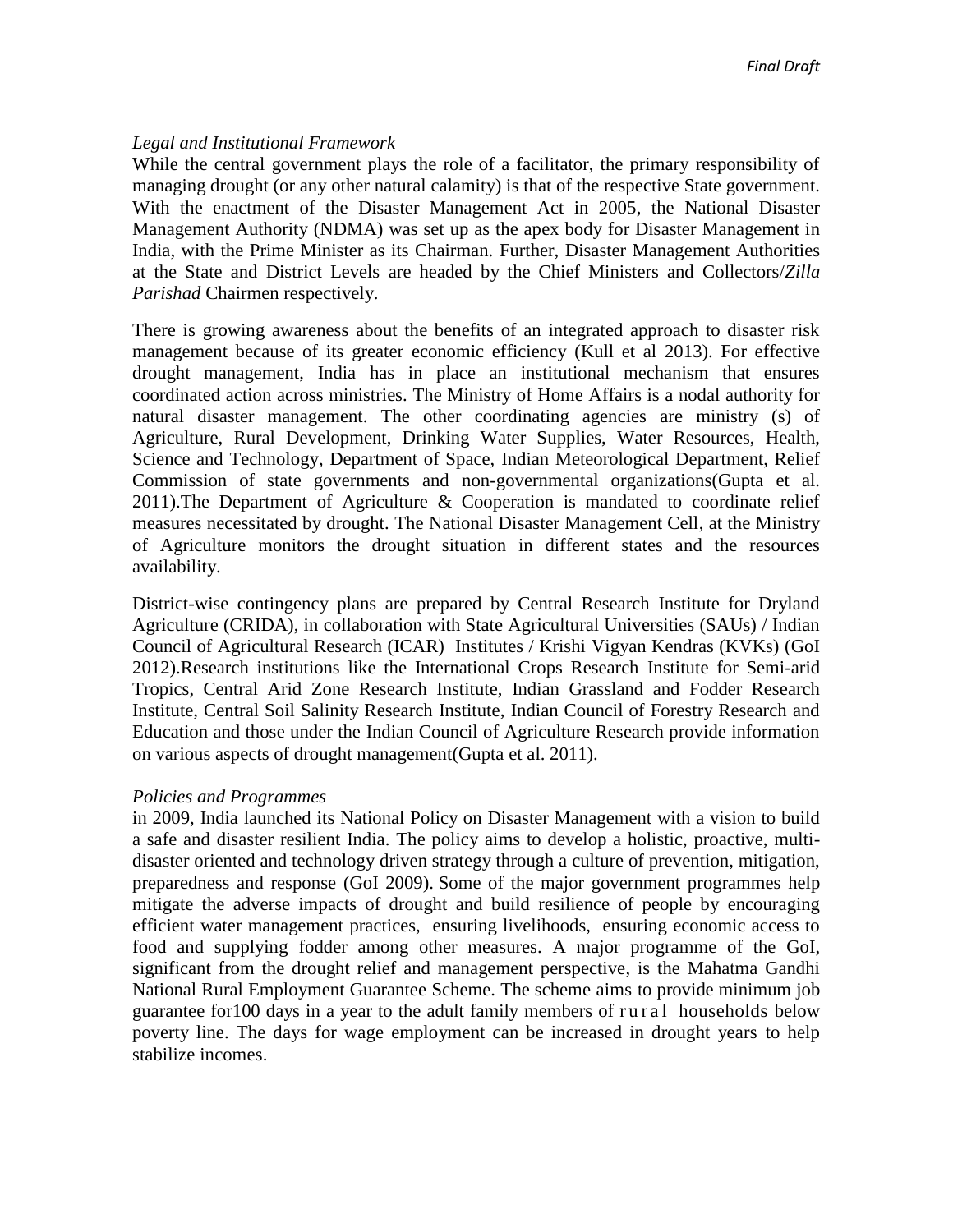# *Finance*

The National Disaster Response Fund (NDRF) and State Disaster Response Fund (SDRF), constituted under 2005 Disaster Management Act, provide immediate drought relief to the affected people. For combating the adverse financial impacts of drought, the National Agricultural Insurance Scheme (NAIS) was introduced in 1999 and Weather Based Crop Insurance Scheme in 2007. The GoI also set-up the Agriculture Insurance Company of India (AIC) in 2003to better serve the needs of farmersand facilitate a sustainable actuarial regime. Besides commercial, regional rural banks and the cooperative credit sector also makes financial credit available to the farmers on easy terms (GoI 2010).

# **Practices to alleviate drought impacts**

Several of the programmes of the GoI help build resilience of communities against drought. Since 2005, there has been a paradigm shift from the erstwhile relief-centric response to a proactive prevention, mitigation and preparedness-driven approach for conserving developmental gains and also to minimise loss of life, livelihood and property (GoI 2010).The National Mission for Green India, one of the eight missions under India's National Action Plan on Climate Change, aims at improving the quality of forest cover in 5 mha and creating new forest cover in another 5mha over 10 year period with a project cost of about US\$ 8 billion. Currently, there is an outlay of US\$ 2.14 billion, for a period of 2012-17, to address 2.8 m ha of predominantly degraded lands and help restore multiple ecosystem services as well as enhance livelihoods of the households dependent on these lands. The Mahatma Gandhi National Rural Employment Guarantee Scheme (MGNREGS), a flagship employment guarantee program with an annual outlay of appox. US\$ 8.23 billion has a strong focus on land, water and afforestation activities. Similarly the Integrated Watershed Management Programme (IWMP) has targeted development of 75 million hectares of rainfed/degraded area in a phased manner during 2007-2027. For 2013-14, IWMP has an outlay of US\$0.88 billion. India's draft National Water Policy (MoWR 2012) seeks address issues such as the scarcity of water, inequities in its distribution and the lack of a unified perspective in planning, management and use of water resources.Other key programmes of the GoI that help build resilience of drought affected people include the National Watershed Development Project for Rainfed Areas, National Food Security Mission, National Horticulture Mission and Rashtriya Krishi Vikas Yojana, National Mission on Micro Irrigation. The possibility of reorienting regular development programmes of the Central and State governments is also being explored.

There is tremendous potential for harnessing the Indigenous Technical Knowledge (ITK) for alleviating drought impacts. India is endowed with a rich repository of knowledgerelating to cloud formation, lightning, wind direction, rains and drought which has evolved over centuries to perceive and manage natural disasters and extreme weather events by disaster prediction, response, mitigation, and effects of weather on crops (Gupta & Singh 2011; Pareek & Trivedi 2011). This vast and time-tested ITK on natural resource management can be extrapolated to understand the modern concepts of disaster risk management in terms of early warning, preparedness, mitigation, response and relief (Gupta & Singh 2011).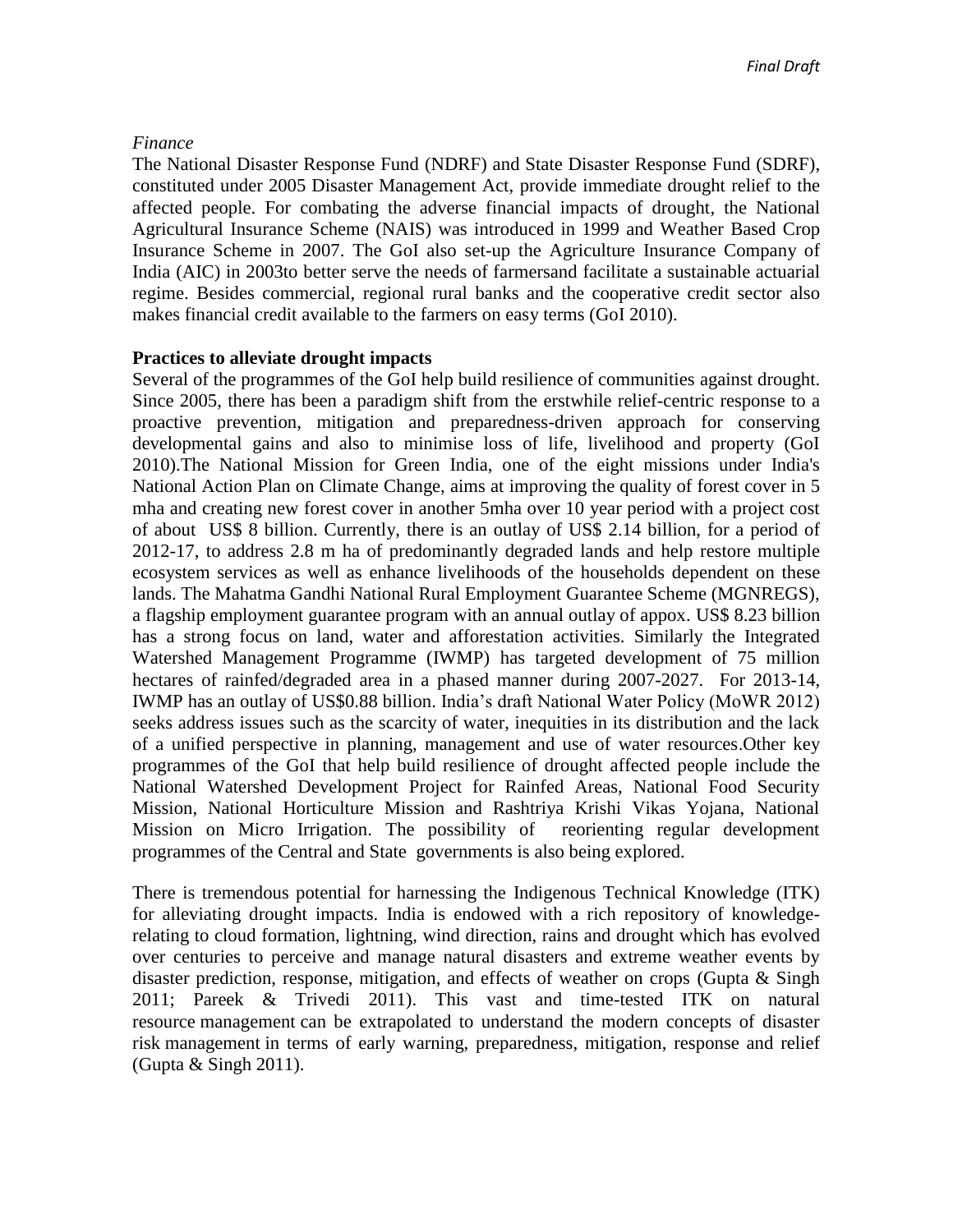# **The need for knowledge and skills on drought management**

While India has strong drought assessment capabilities, there is need to enhance capacity for early warning and impact monitoring, particularly in the light of climate change impacts, which can further compound the challenge of drought monitoring for early warnings because of wide variability in rainfall pattern even at local levels. Lack of adequate drought monitoring systems and the capacity to respond via appropriate political, institutional, and technological frameworks, inhibit the development of integrated drought management plans or early warning systems. There is need of top-down approach to provide national real-time drought monitoring and seasonal forecasting, and a bottom-up approach that builds upon existing regional and local systems to provide national coverage.

Drought management capabilities can also be further strengthened and several studies suggest measures for this purpose. For example Prabhakar et al. (2007) highlights that although agromet advisories to help farmers adopt appropriate agricultural practices are issued on a weekly and bi-weekly by the local governments, there is a need to enhance medium and long range forecast capabilities. Effective and timely coordination among various Ministries/Departments/Organisations can enhance the drought management results (GoI 2010).The measures that can be undertaken at the national and regional level are as follows:

# *National Level*

- 1. Further strengthening of the observational network for drought monitoring to bridge the gap between the existing and desired meteorological and hydrological monitoring network;
- 2. Improvement in information and communication technologies in an integrated manner for tacking the multifaceted challenge of drought at various spatial scales;
- 3. Capacity enhancement for medium and long range drought forecasting;
- 4. Better coordination among ministries and departments;
- 5. Developing mechanism for context specific and need based forecasting including local language for better understanding.

# *Regional Level*

- 6. Enhancement of real time monitoring capabilities at a regional level through training and joint monitoring programmes;
- 7. Improvement in methodologies and analytical tools for drought analysis and vulnerability assessment at local and regional level;
- 8. Organization of joint training programmes to build human capacity in improved resilience towards drought;
- 9. Effective and collaborative implementation of drought relief programmes;
- 10. Strengthening effective water and commodities supply system.